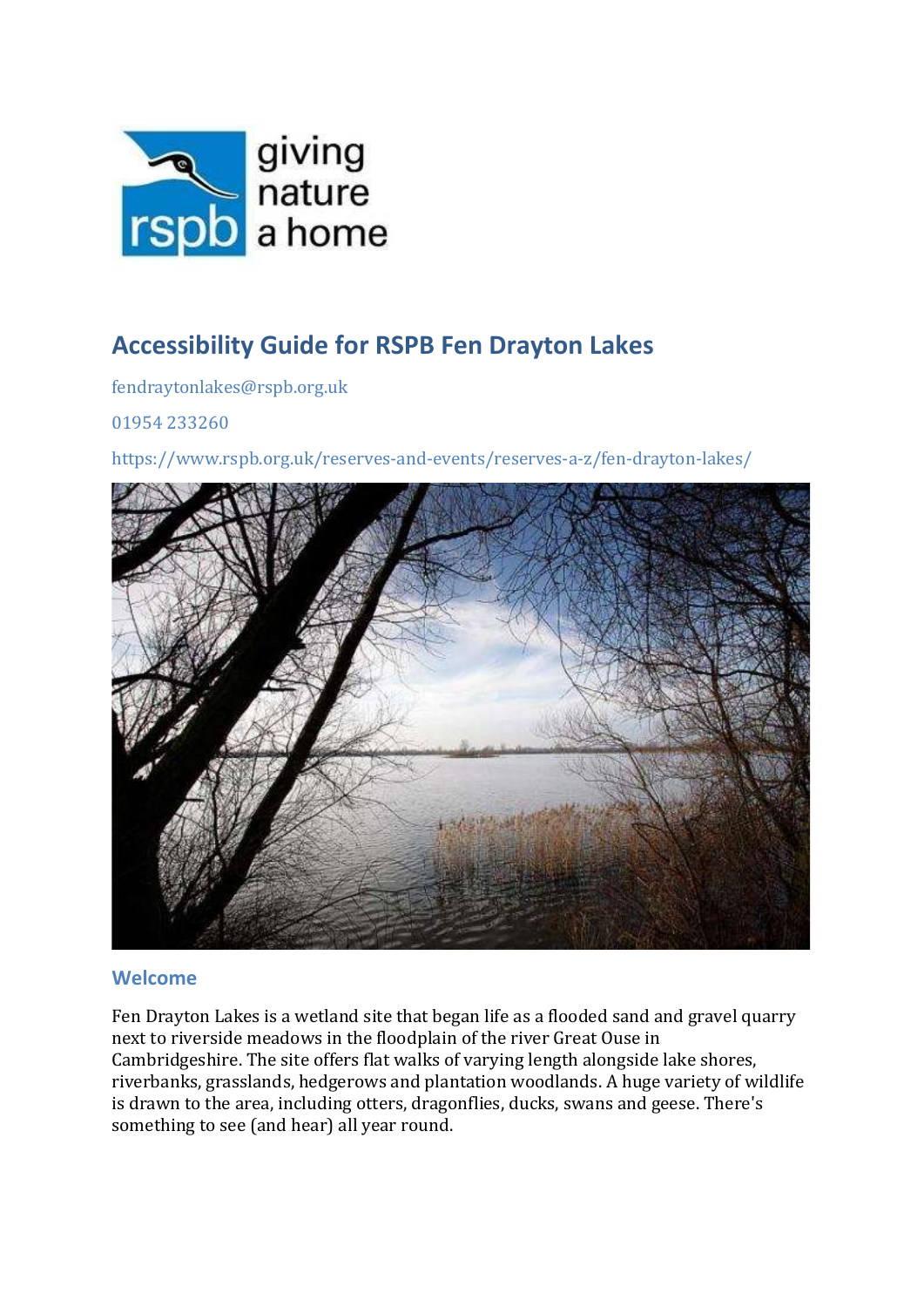## At a Glance

# $\delta$  Level Access

- There is level access from the main entrance to:
	- Viewing Points
	- Elney Lake Drive-in Viewing Area
	- Lake dipping platform
- There is level access from the car park to:
	- Discovery Zone
	- Lake dipping platform
- The hide entrance has ramped access.

## **h** Visual

We have information in large print.

## Getting here

Fen Drayton Lakes Fen Drayton Road Cambridge Cambridgeshire CB24 4RB

Grid Ref: TL352680

# **T** Travel by public transport

- You can get to RSPB Fen Drayton Lakes by bus and train.
- The nearest train station is Huntingdon. The train station is 10.2 miles / 16.4 km from RSPB Fen Drayton Lakes. Cambridge rail station is also close at 15.2 miles / 24.4 km.
- Both train stations are linked to the site by the Cambridgeshire Guided Busway. Fen Drayton Lakes is a request stop – please note that the driver will need to be made aware that you wish to alight. Buses run at 10 minute intervals Monday– Saturday and hourly on Sundays. Journey times are around 40 minutes from either station. The buses are wheelchair accessible. More information can be found at: www.thebusway.info
- The bus stop is within the reserve 0.20 miles / 16.7 km from the carpark.

# **Parking**

We have a car park. There are accessible parking spaces. The parking is less than 50 metres from the welcome area. Parking is free.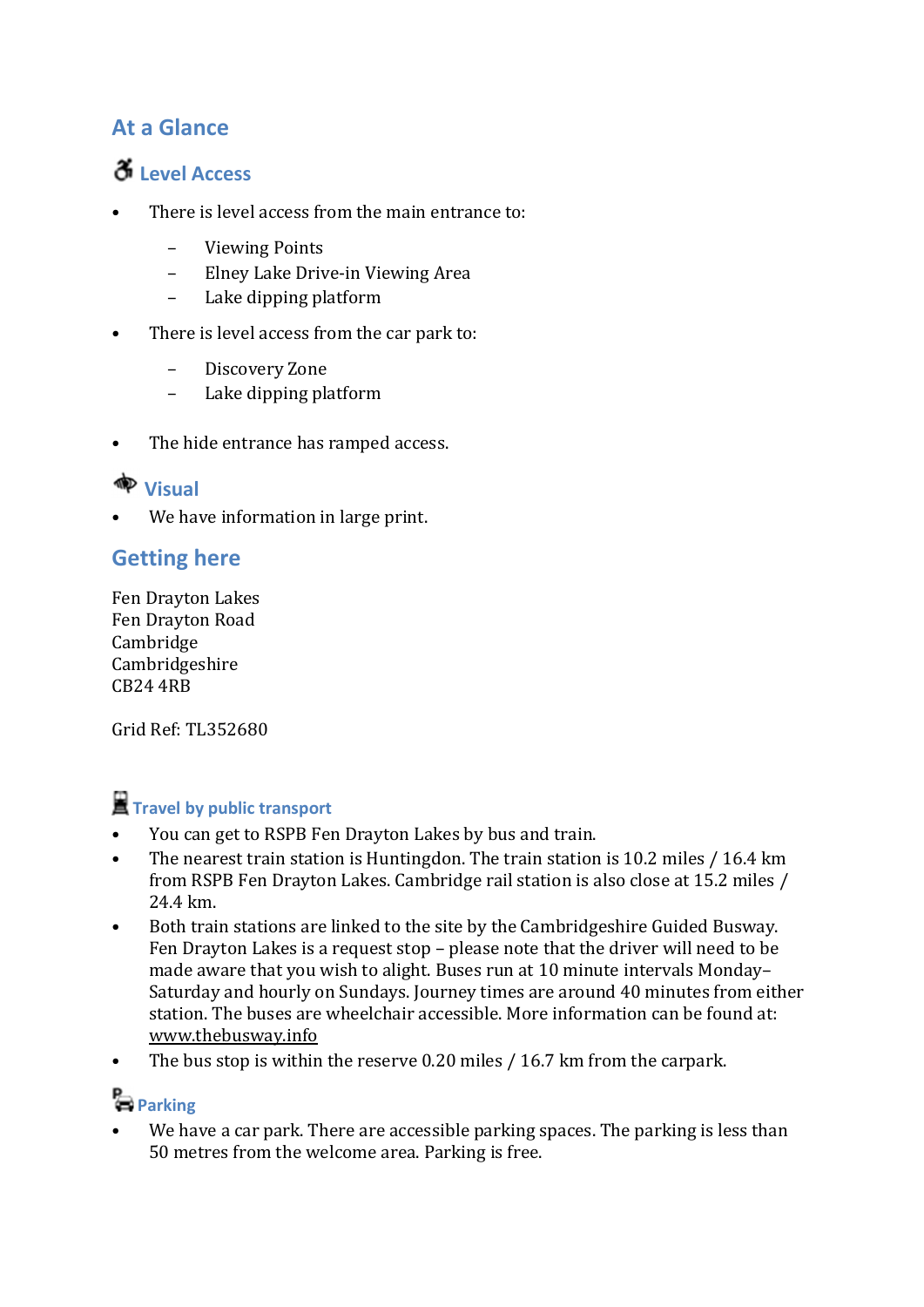- No formal drop-off point, but cars can pull over along the Holywell Ferry Road through the reserve. From the car park to the entrance, there is level access. The route is 1200mm wide, or more.
- Leave A14 at Junction 28; follow signs to Swavesey. Turn left in Boxworth End (signed to Fen Drayton). Turn right onto minor road (signed to Swavesey), then left into entrance to Fen Drayton Lakes. Follow signs to car park.
- Car park has 50 spaces with two Blue Badge spaces. It has a rolled gravel surface and no height restrictions.



Car park

## Arrival

## Path to main entrance

From the street to the main entrance, there is level access.

## **Main entrance**

- The main entrance has level access.
- Car park is in the centre of the reserve with access to all trails. There is no visitor centre, shop, cafe or other indoor space; however, there is a welcome shelter at the car park with picnic tables, a sightings board and a large reserve map.
- Maps are available on the Trail Guide leaflet which can be collected from the car park welcome shelter, the bus stop and the Coucher hide. A large print version of the Trail Guide is available by contacting the Fens Area Office (see Contact Information). Maps are also displayed on many of the information boards around the reserve.
- Dogs are permitted on the public rights of way. Registered assistance dogs are welcome in all publicly-accessible areas.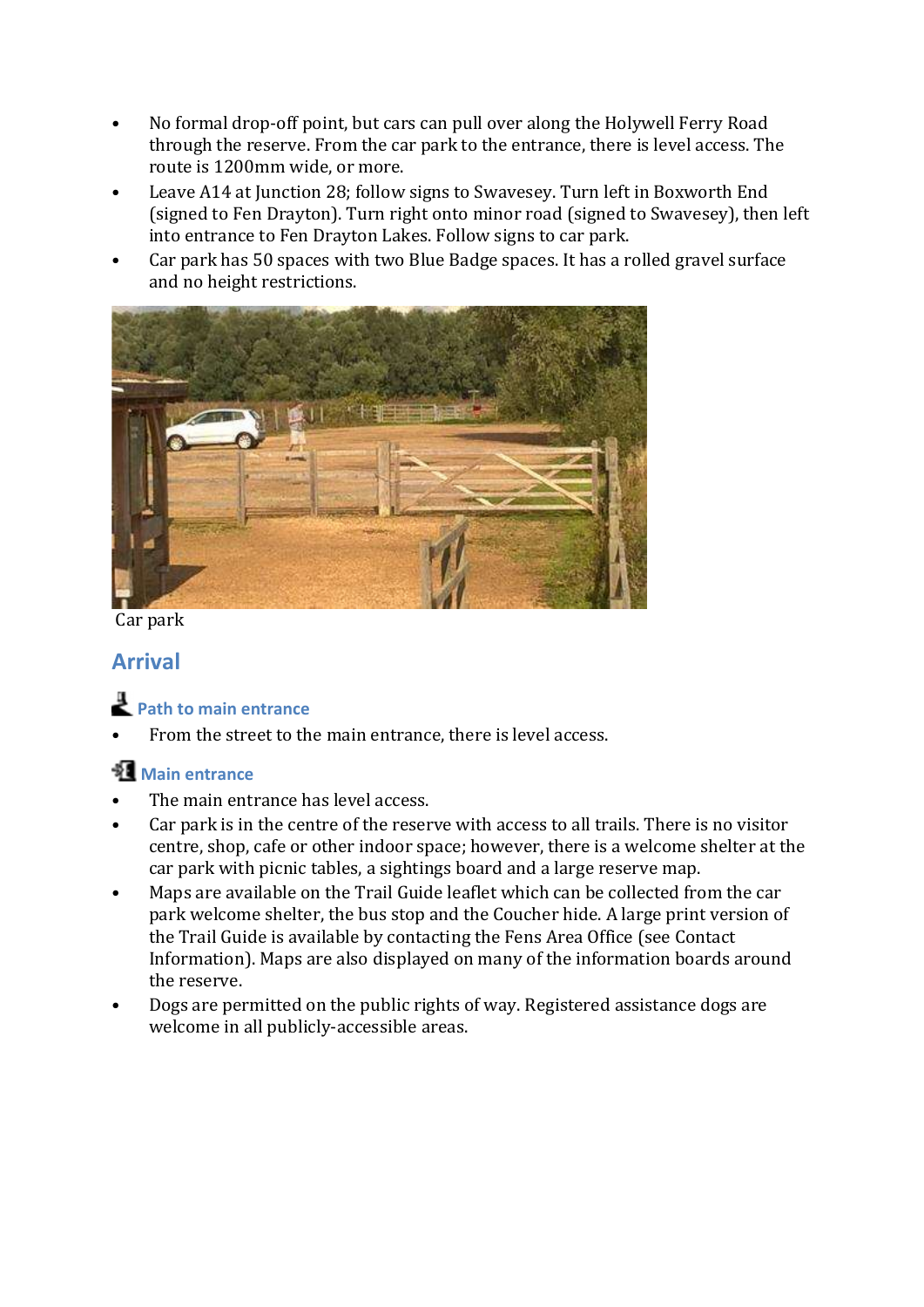# Getting around outside

# $\boldsymbol{\hbar}$  Designated Walking Trail

### Holywell Short Trail

- The trail is 1500 metres long. Some of the trail has a loose, uneven surface and sections are muddy during wetter periods. Kissing gates will be encountered along this trail. The kissing gates on this route are large but not of the wheelchair accessible type, i.e. fully opening with use of a RADAR key. The trail has a backed bench seat near to the start/end of the trail.
- This trail is on a range of surfaces including hard surfaces, rolled gravel and grass. Mostly flat, some gentle slopes. Can get very wet and muddy in the winter.
- Wooden signposts mark the way and distances are provided.



Kissing gate at Holywell Lake

# $\boldsymbol{\hbar}$  Designated Walking Trail

### Ferry Lagoon Trail

- The trail is 4000 metres long. Some of the trail has a loose surface. Kissing gates and bridle gates will be encountered along this trail. The kissing gates are all wheelchair accessible. The trail has seats.
- Trail is on a range of surfaces including hard surfaces, rolled gravel and grass. Mostly flat but with some uneven ground and some gentle slopes. Trail can get very wet and muddy in the winter.
- Signposts mark the way and distances are provided.
- Benches, viewpoints and information boards are provided at regular intervals along this trail.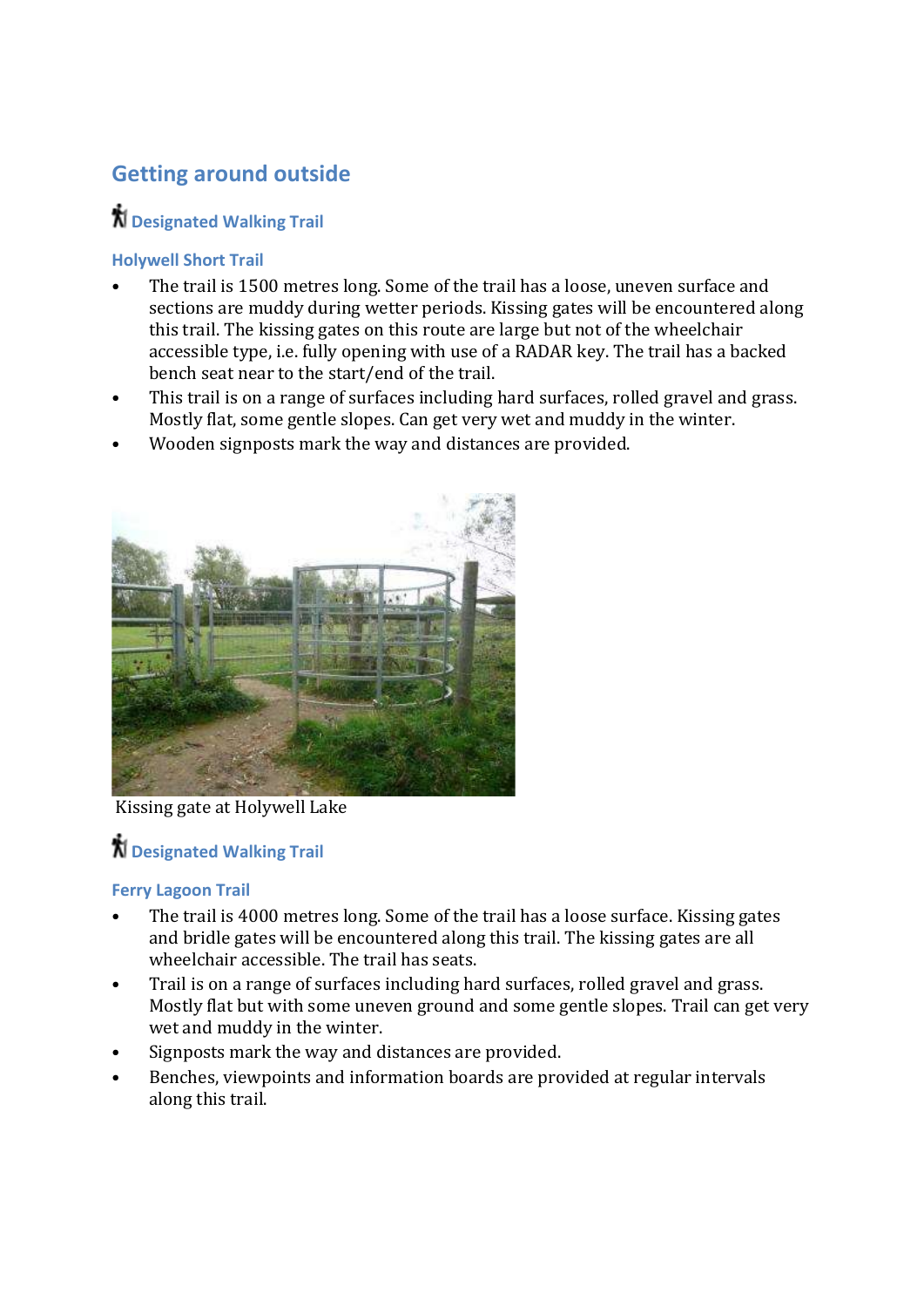

Public trail

# **N** Designated Walking Trail

### Elney Loop Trail

- The trail is 4500 metres long. Some of the trail has a loose surface. Kissing gates and bridle gates will be encountered along this trail. The kissing gates are all wheelchair accessible. The trail has seats. There is a bird hide and viewpoints along the trail.
- Trail is on a range of surfaces including hard surfaces, rolled gravel and grass. Mostly flat, some gentle slopes. Trail can get very wet and muddy in the winter.
- Wooden signposts mark the way and distances are provided.
- Benches, viewpoints and information boards are provided at regular intervals along this trail.

 $\mathbf{r}$ 

This trail includes the Coucher hide



Coucher hide, Moore Lake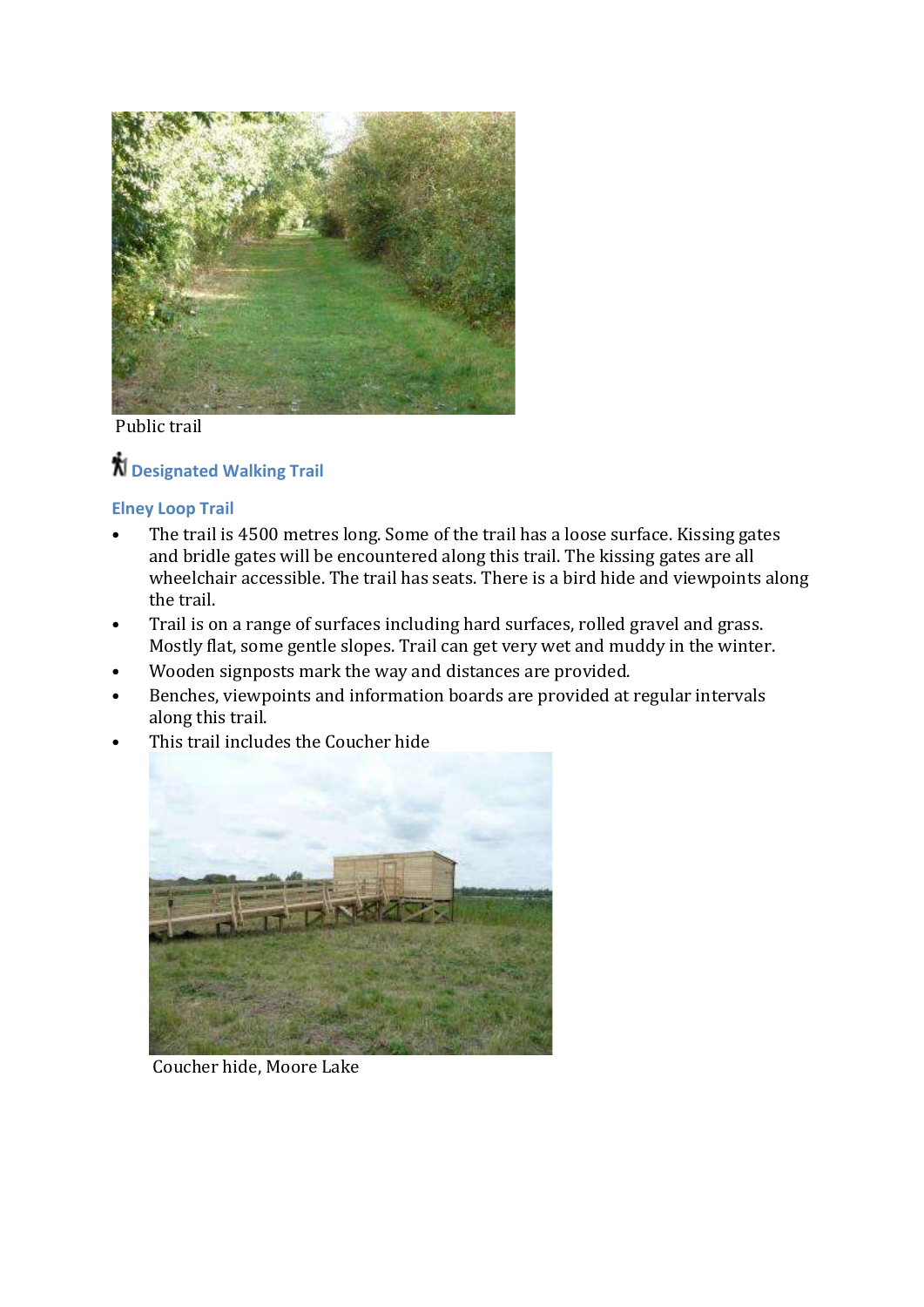

### Inside the Coucher hide

#### Coucher Hide

- At the hide entrance, there is level access. There is a permanent ramp with wire mesh providing grip to the surface. The door is 920mm wide.
- There is a wheelchair-friendly viewing position with space for two wheelchairs.
- Inside the Coucher hide is a space for a wheelchair with a lowered viewing slot and extended leg room. Wooden flaps cover the unglazed viewing slots which can be opened and are held by latches. The wooden flap in the lowered viewing slot also uses friction hinges.

### Picnic Area

### Discovery Zone

- From the car park to the picnic area, there is level access. Some tables have space for wheelchair users. You can bring your own food to the picnic area.
- A picnic area, with wheelchair accessible benches, is provided near the Discovery Zone which can be found on the southern side of Ferry Lagoon and is marked on the Trail Guide.
- There are also picnic tables available in the car park, bus shelter and drive-in viewing screen on Elney Lake.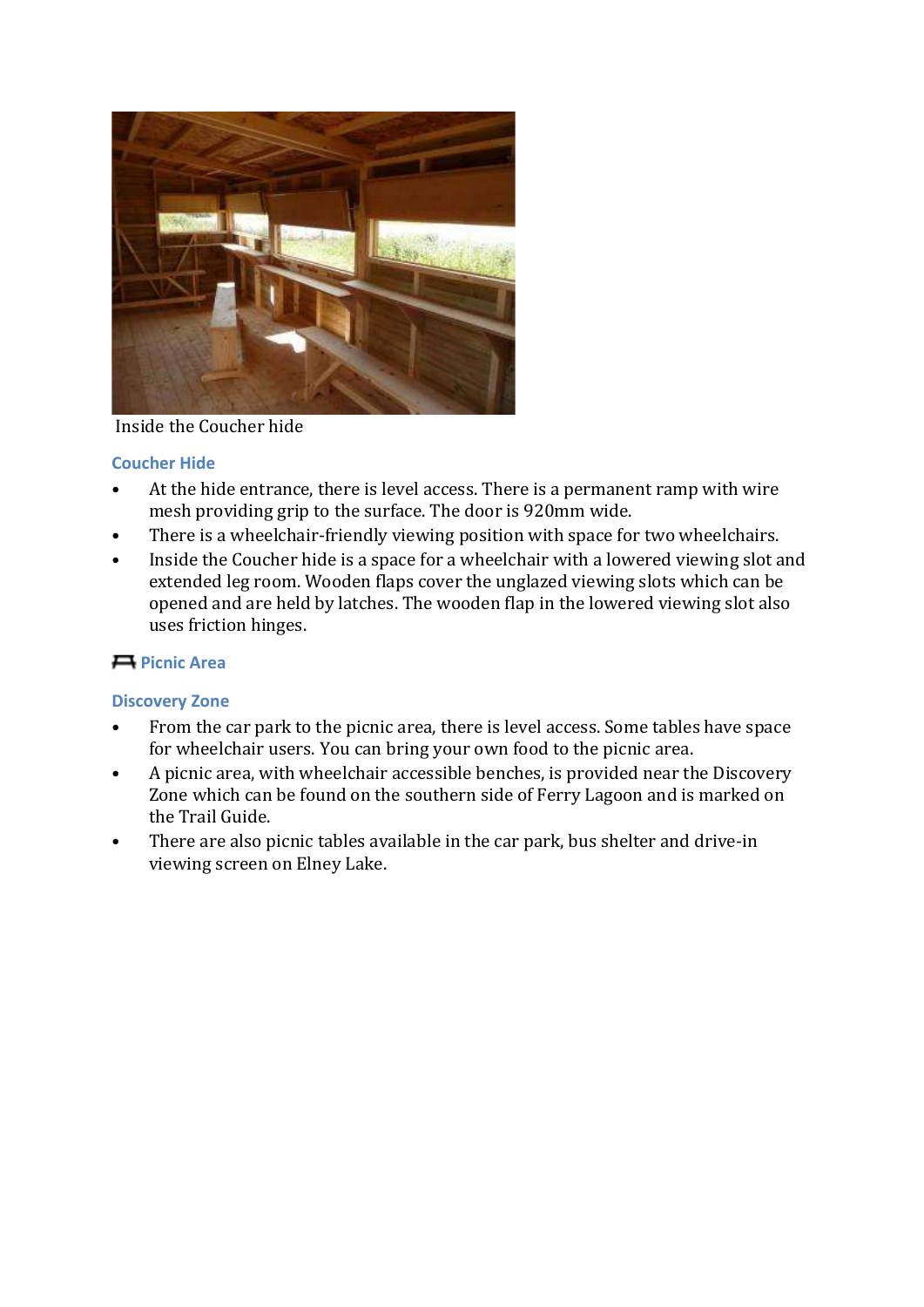

#### Viewing Points

- From the main entrance to this area, there is level access.
- Five viewing screens, three open viewing shelters and one hide are located off the reserve trails. Viewing shelters are covered and have seating.



Ferry Lagoon Viewing Shelter

### Elney Lake Drive-in Viewing Area

- From the main entrance to this area, there is vehicle access access.
- Drive-in viewing area looking out over Elney Lake with a rolled gravel surface. A picnic table is also present.